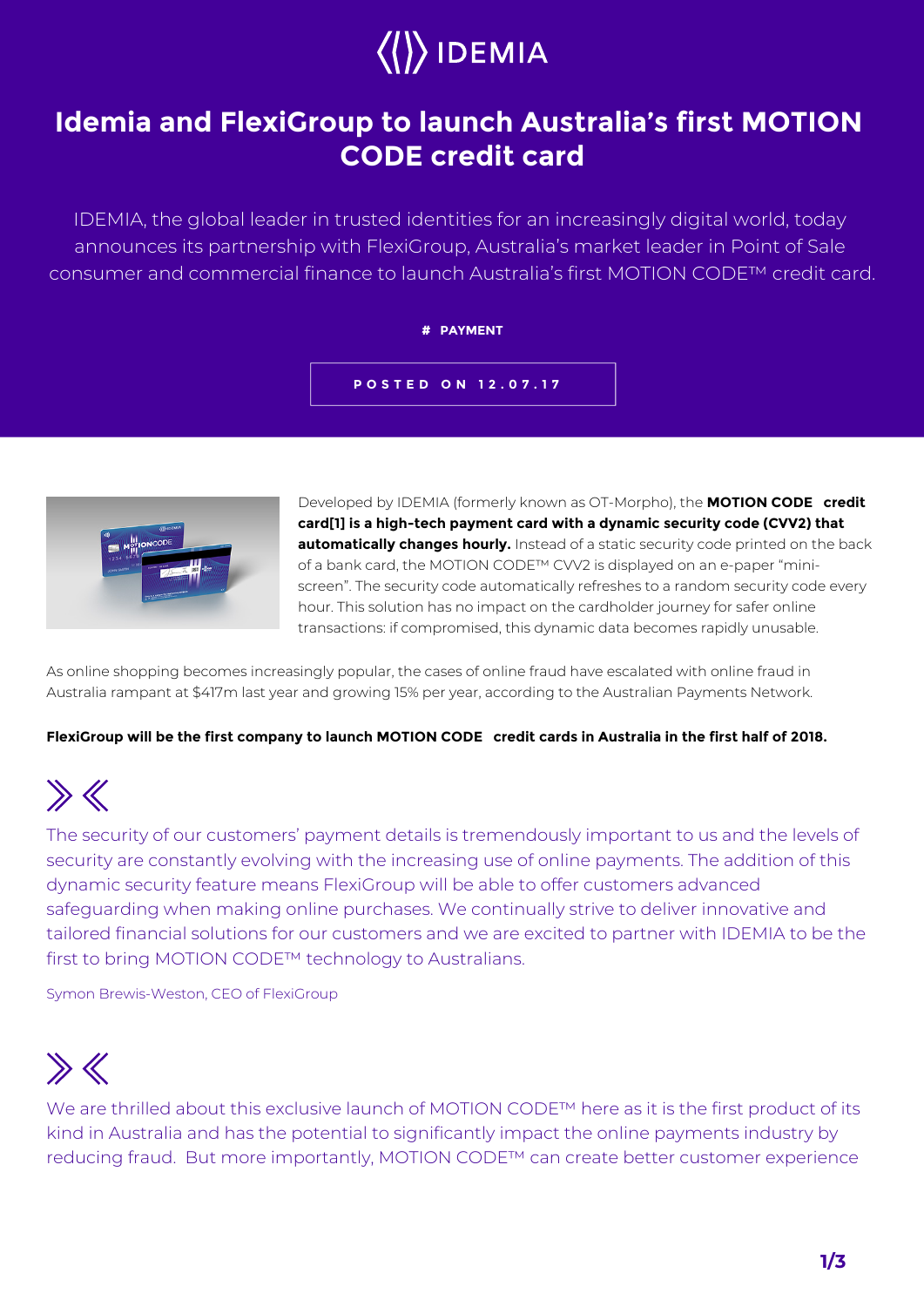for shoppers as well as provide a strong sense of comfort and security for buyers to go online. Mark Garvie, Managing Director of IDEMIA Asia

FlexiGroup is also partnering with Mastercard to bring this new MOTION CODE™ card to market.

 $\gg$ 

Safety and security is one of Mastercard's global priorities, so we're incredibly excited to partner with FlexiGroup to enable the launch of this Australian-first technology. We believe this technology will help shape the future of fraud prevention in Australia to make payments more secure, convenient and reliable for both businesses and consumers.

Matt Barr, Senior Vice President: Core, Digital and New Payment Flows

FlexiGroup will announce further details on a new product offering featuring MOTION CODE™ technology closer to launch in 2018.



**[1] www.idemia.com/innovation/motion-code**

About IDEMIA - OT-Morpho is now IDEMIA, the global leader in trusted identities for an increasingly digital world, with the ambition to empower citizens and consumers alike to interact, pay, connect, travel and vote in ways that are now possible in a connected environment.

Securing our identity has become mission critical in the world we live in today. By standing for Augmented Identity, we